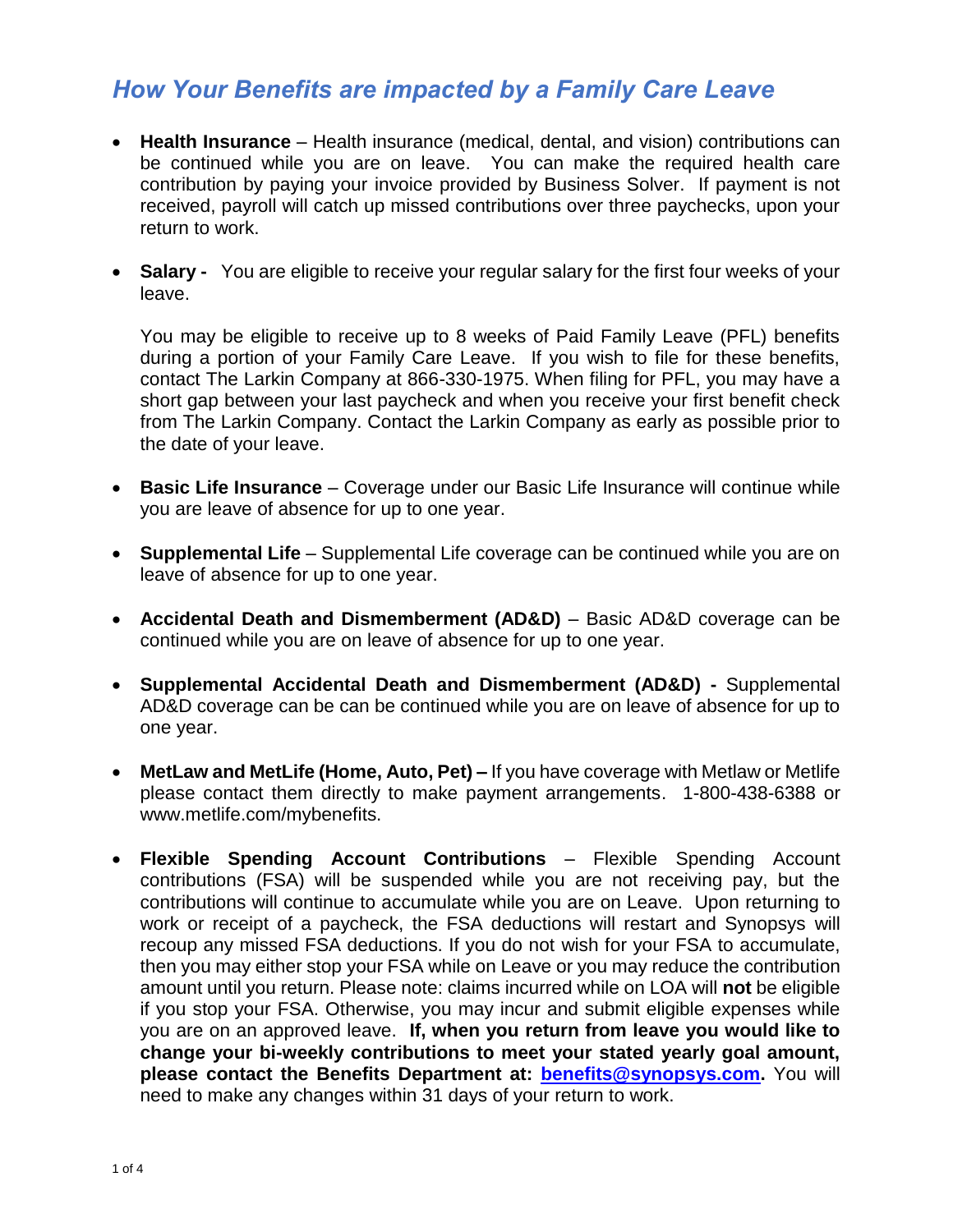- **Stock Options** Stock Option Vesting ends on the 91<sup>st</sup> day of leave.
- **Employee Stock Purchase Plan (ESPP)**  Employee Stock Purchase Plan (ESPP) contributions will be suspended if you are not receiving pay from Synopsys if you are on leave.
- **401(k) –** 401(k) contributions will be suspended while you are not receiving pay from Synopsys while you are on leave.
- **401(k) Loan Payments** If you have a 401(k) loan, you may make payments through ACH, otherwise your loan will be re-amortized and an adjustment to your payment schedule will be made by Fidelity upon your return. Please contact Fidelity if you have questions regarding your loan. 1-800-835-5095.
- **Flexible Time Off (FTO) Accrual** Flexible Time Off (FTO) is not accrued while you are on leave.
- **Holiday Pay –** You do not receive holiday pay while you are on leave.
- **Car Allowance –** You do not receive a car allowance while you are on leave.

**If you have any questions about your Benefits while you are on a leave, please email** [Benefits@Synopsys.com](mailto:Benefits@Synopsys.com) **You may access information about Synopsys Benefit Plans 24/7 at: https://benefits.synopsys.com/**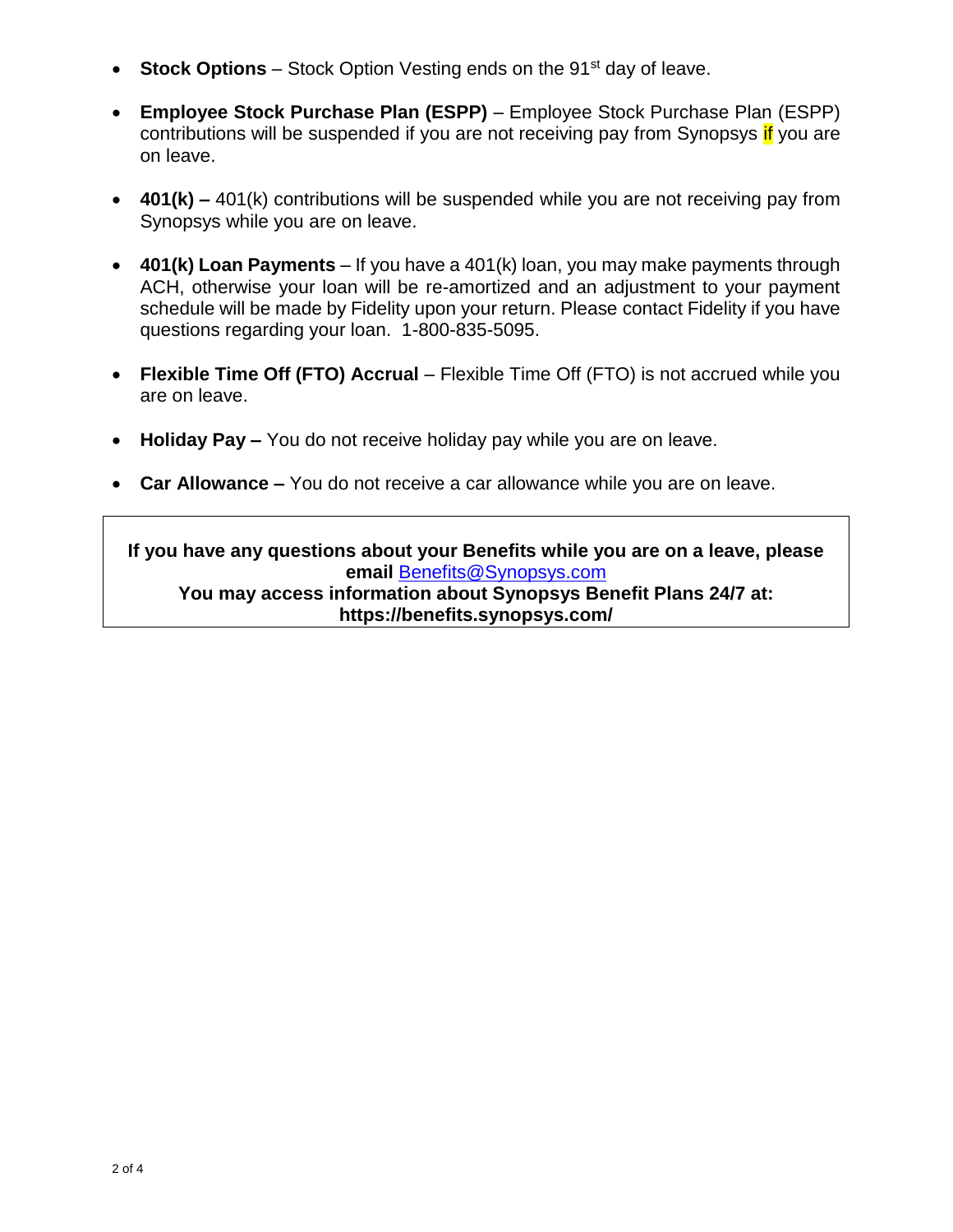

- **Lyra**, our Employee Assistance Program (EAP), provides confidential support to help you maintain your emotional health and deal with far more serious problems or challenging times. Synopsys pays the full cost of this benefit, up to 25 sessions, for all U.S. benefits-eligible Synopsys employees and their dependents. To get started, call: [\(844\) 856-2213](tel:%28844%29856-2213) or visit:<https://synopsys.lyrahealth.com/> (compatible with Chrome)
- **Teladoc** When you need to be absolutely sure, contact Teladoc, our second opinion service
	- o In-Depth Medical Review. Have your medical case fully reviewed by Teladoc Health. Get a detailed report and a confidential recommendation about your diagnosis and/or treatment plan. Teladoc Health will collect your medical records, images, and test samples and send them to an expert specialist for review. After the review, you will receive a comprehensive, easy-tounderstand report summarizing the Teladoc Health findings so that you and your treating physician can take the right next steps.
	- o Critical Care Program. Receive expedited review of your condition for acute medical events resulting in admission to the ER, ICU, or NICU. Within 24 hours of notification, the Teladoc Health team of critical care experts will go to work on your behalf to assist in the coordination of care and to ensure appropriate care is delivered at the correct facility level.
	- $\circ$  Ask the Expert. Call Teladoc Health for answers to basic questions about a diagnosis or treatment options. No more wondering what steps to take or relying on Internet searches. You get a personalized response in about five days from a doctor who fully understands your particular situation.
	- o Need a pediatrician? Want the best surgeon in your area? Looking for a medical specialist? Teladoc Health will help you locate the right doctor for your plan and location
	- o (800) 835-2362 or online at: teladoc.com/medical-experts/
- **Health Advocate** (24/7) 1-866-695-8622
	- o Untangle medical bills
	- o Locate eldercare, support services
	- o Find qualified doctors, specialists and other providers
	- o Schedule appointments, arrange treatments and tests
	- $\circ$  Locate the right treatment facilities, clinical trials
	- o Answer questions about tests, treatments and medications